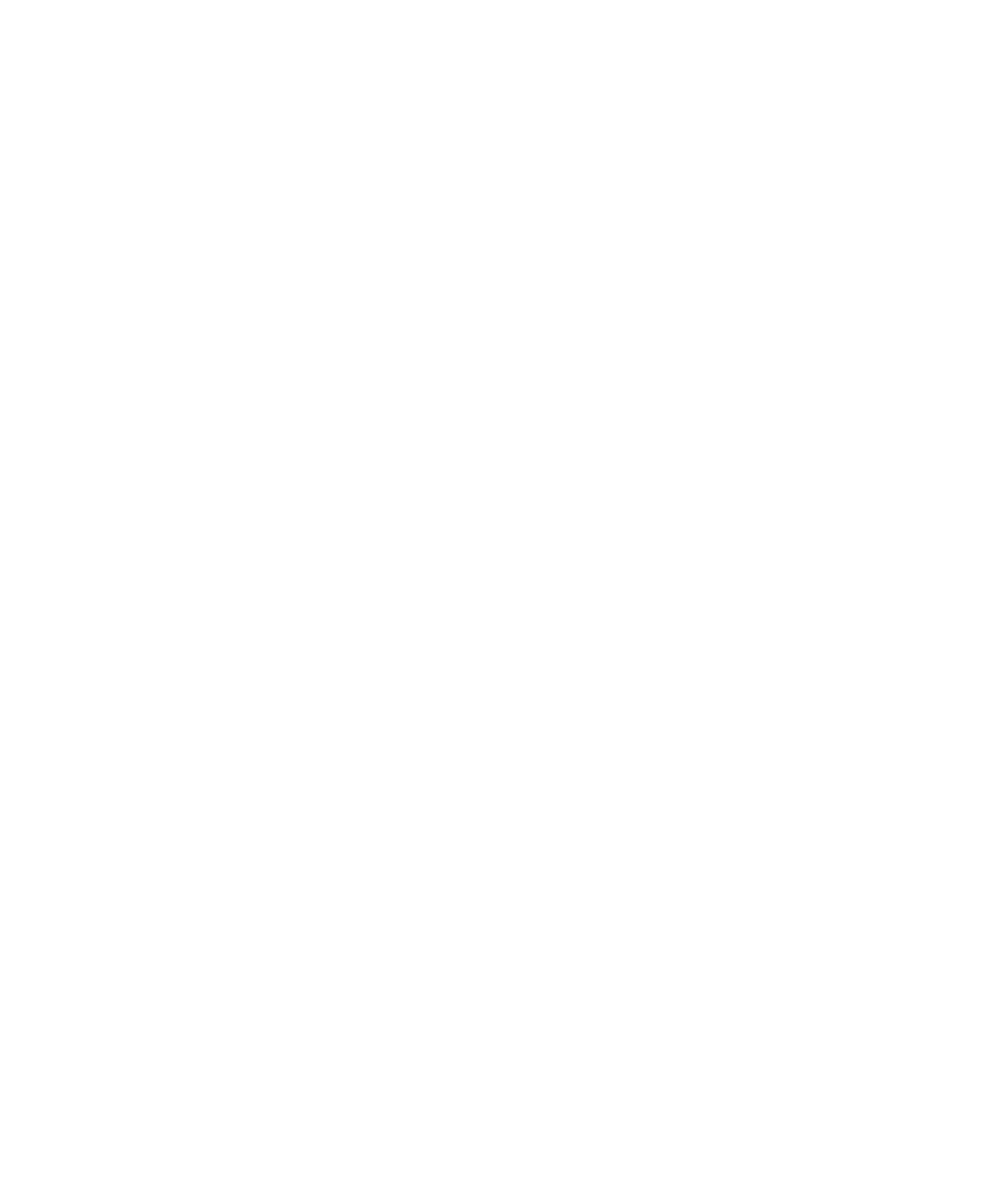During the winter of 2012 and the spring of 2013, participants on the Arts for Health partnership programme in Castletownbere Community Hospital, their families, staff and members of the wider community connected to West Cork were invited to respond to a question:

## 'Where in the world is the most beautiful place?'

Artist Tess Leak, gathered together these meditation-like responses through conversations, as a way of exchanging ideas about beauty between people both inside and outside of the hospital.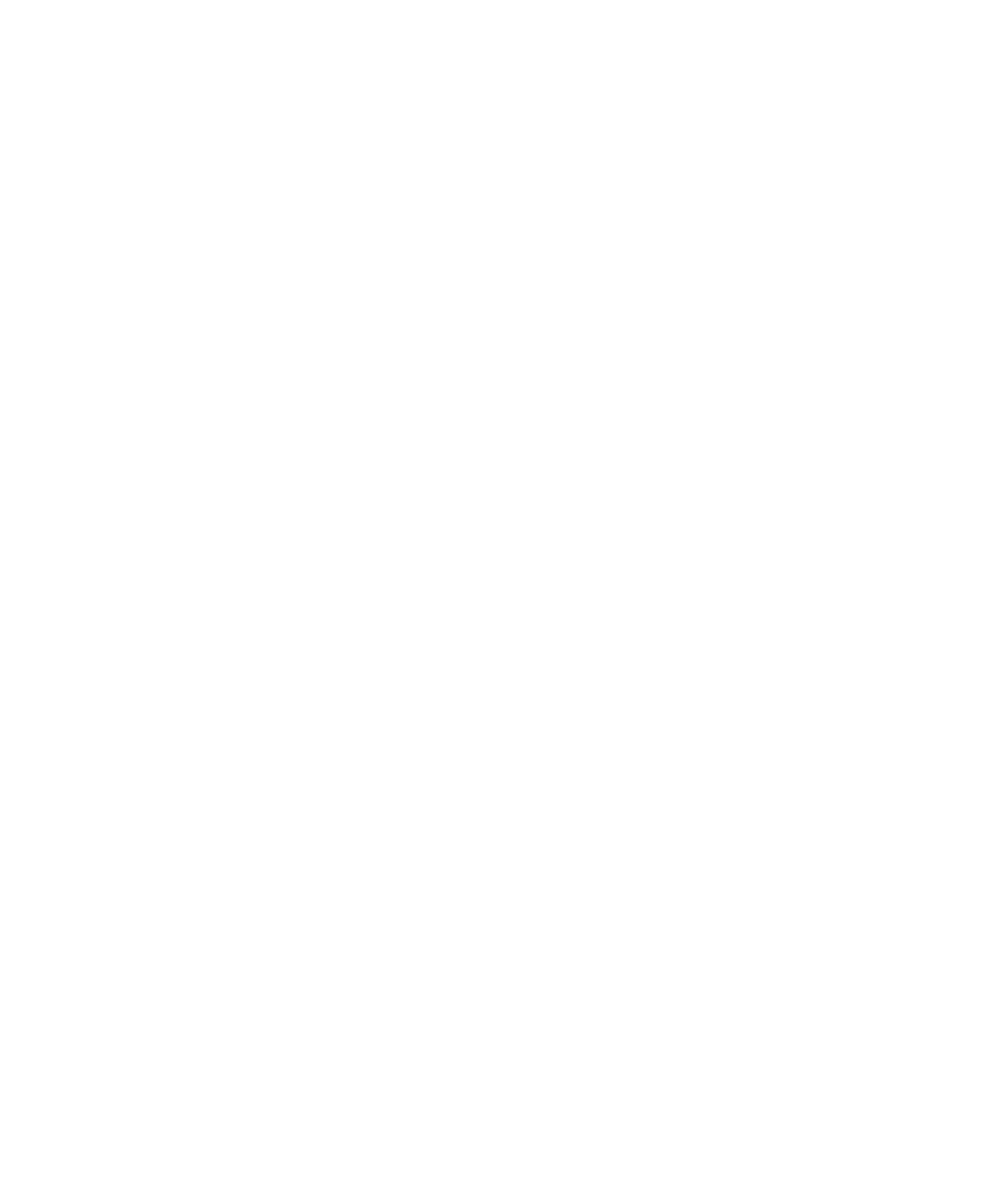Contibutors originated from the Beara Penninsula itself aswell as England, Australia, the United States of America and Chile, with responses wide ranging both in geography and writing style. The launch in the hospital in June celebrated these beautiful places and the creativity of the people who wrote about them.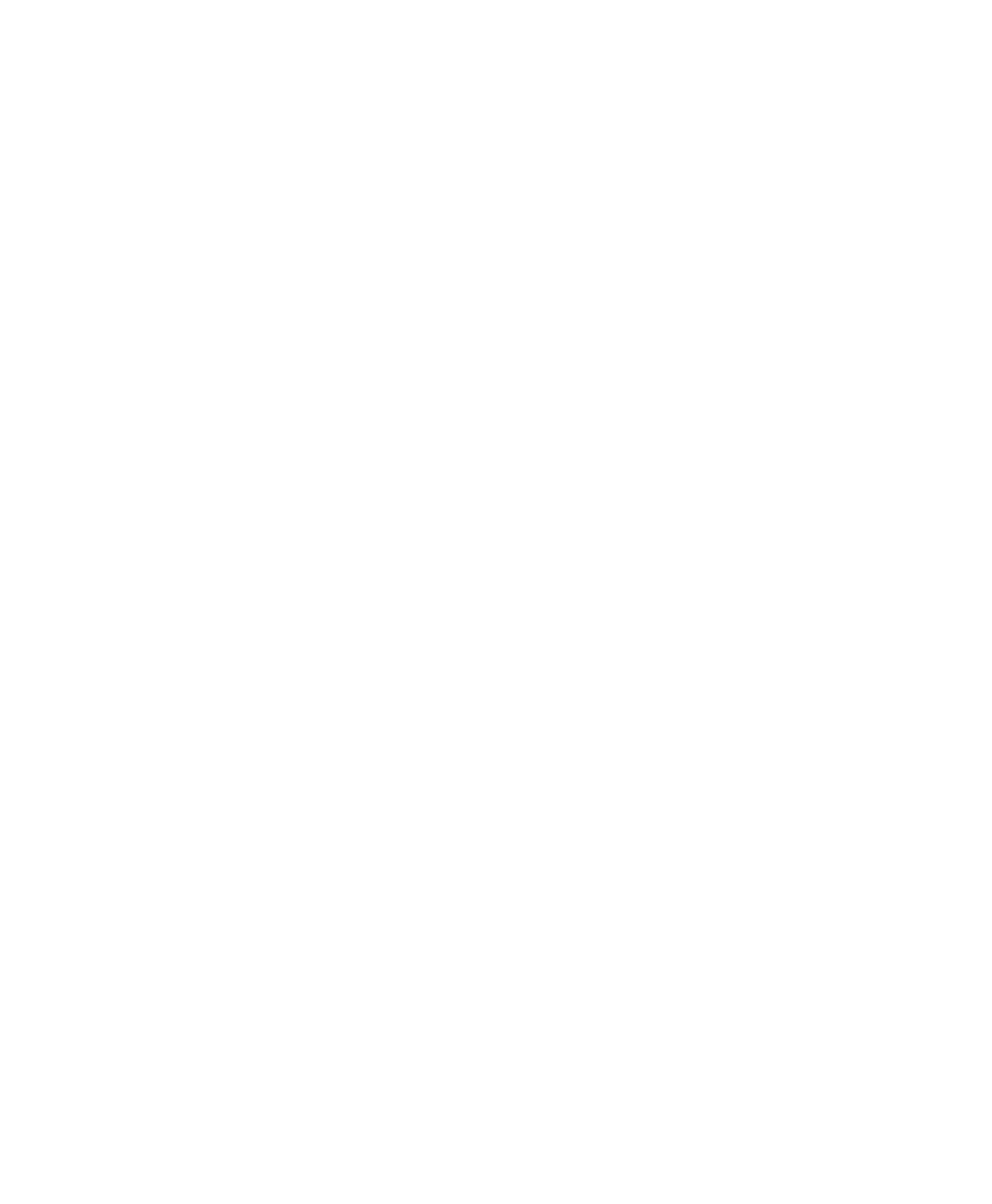Bere Island on a calm day Wild flowers and seagulls

Eileen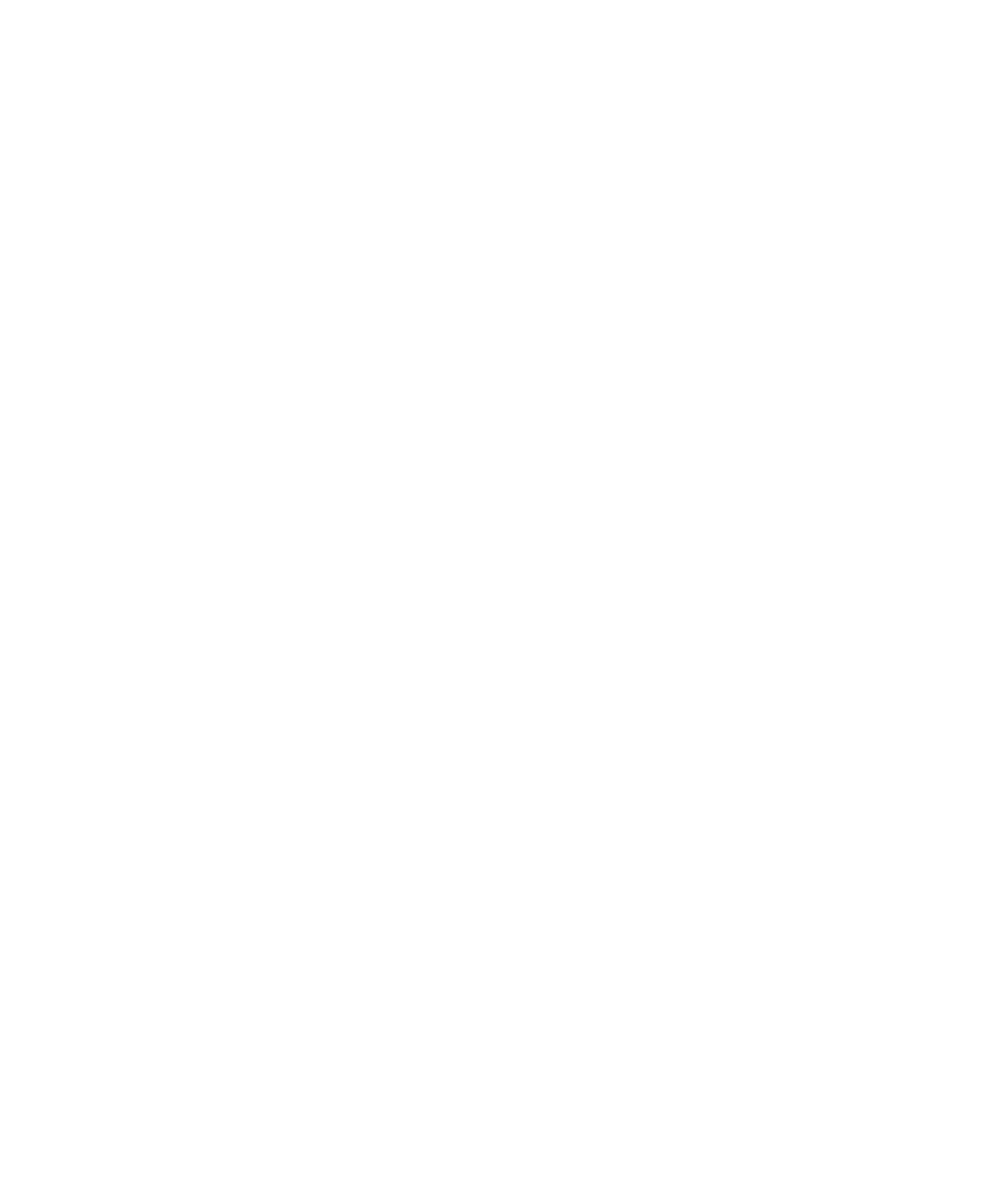By the frozen Lake Michigan, Chicago, Winter

Stephen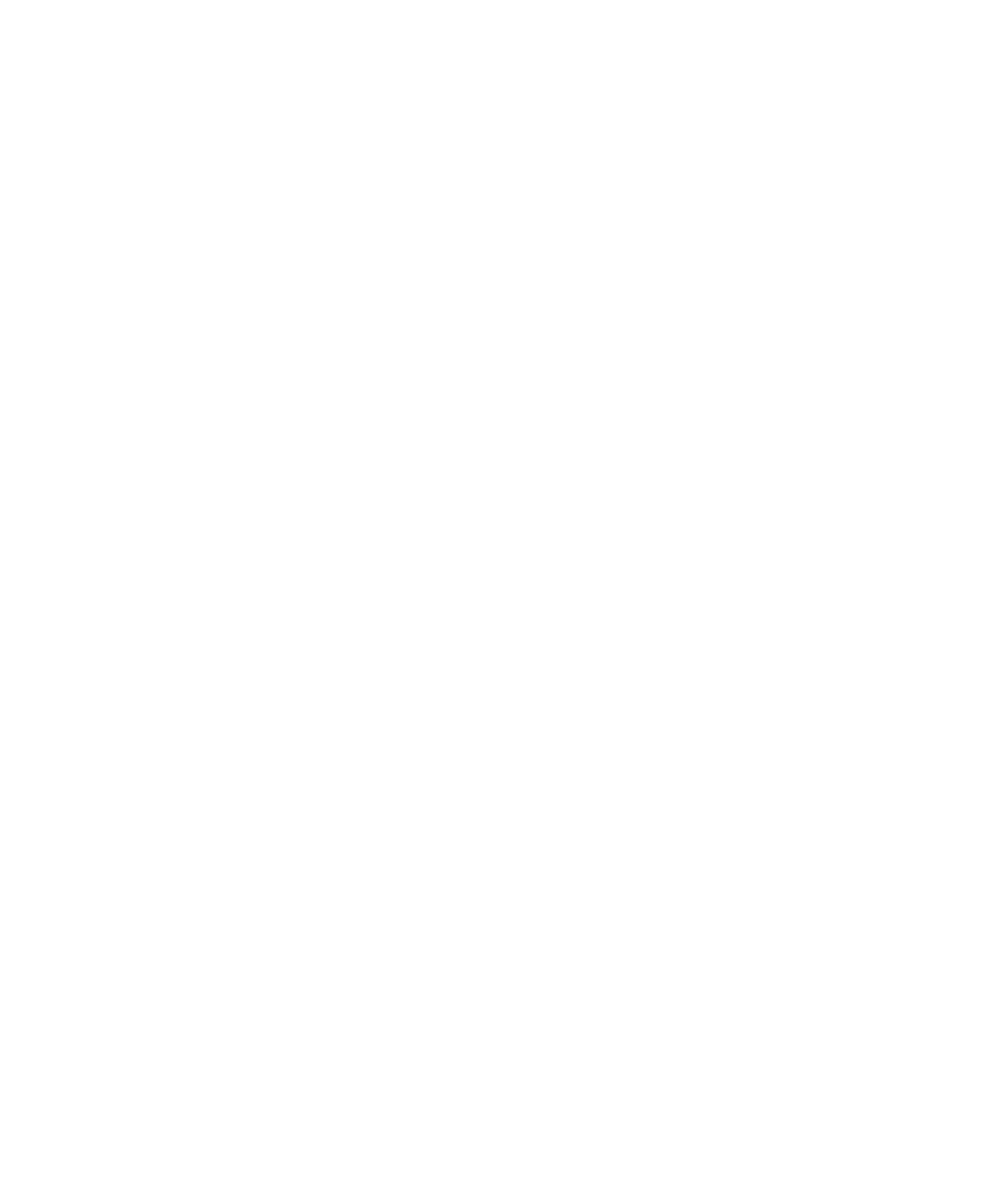Coomerkane of course! Because that is where I met Joe, my husband.

Mary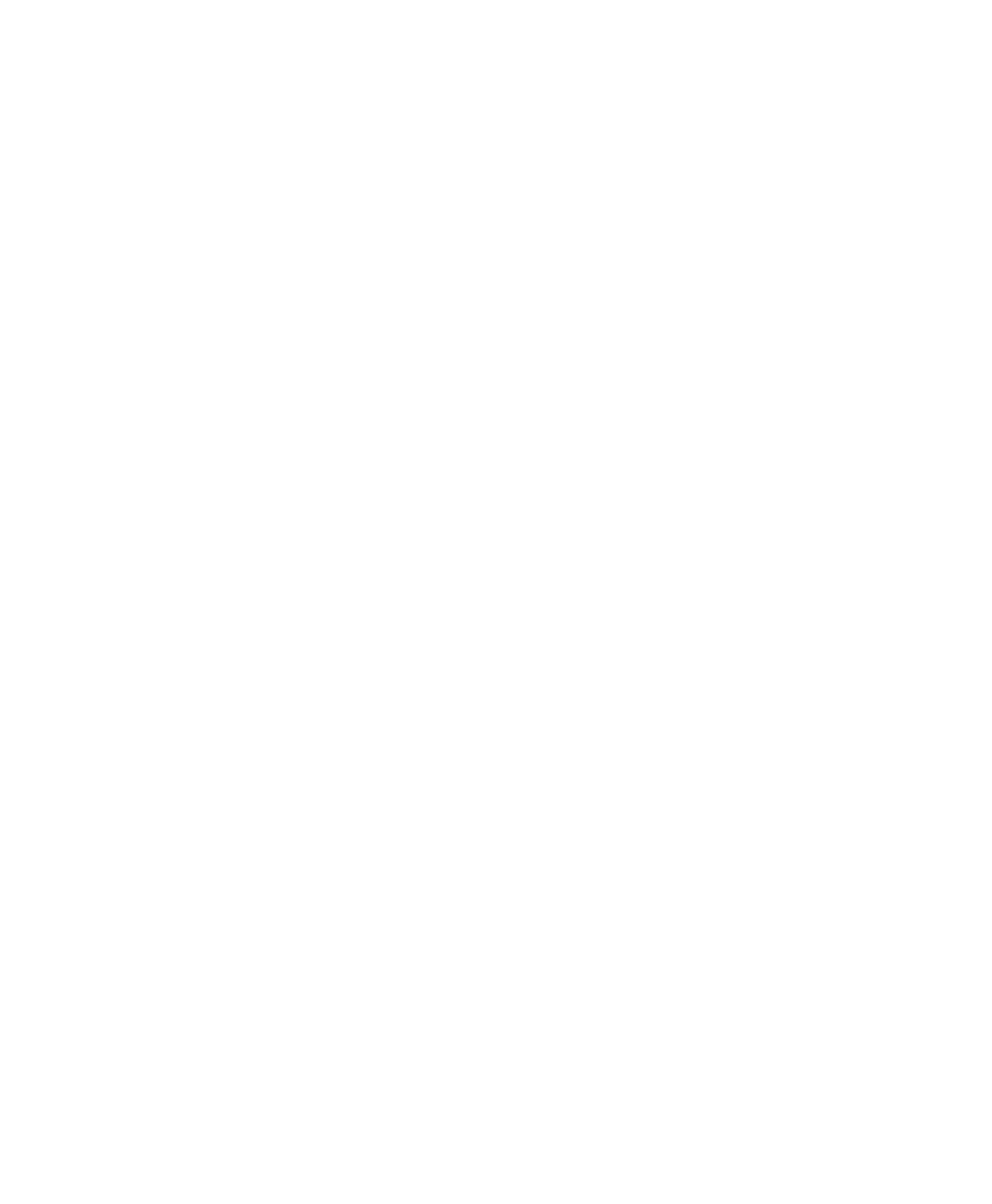My home place Leahill, Adrigole If you stood on my doorstep You would see Whiddy Island, Rosscarbery and all along the shores On a sunny day there would be Every colour you could ask for We could hear the waves coming in In the morning-time and going Out in the evening-time Down, down, down to the bottom of Our field and onto the shore We would pick maedhan And put it up on the rocks To dry for eating later

Sheila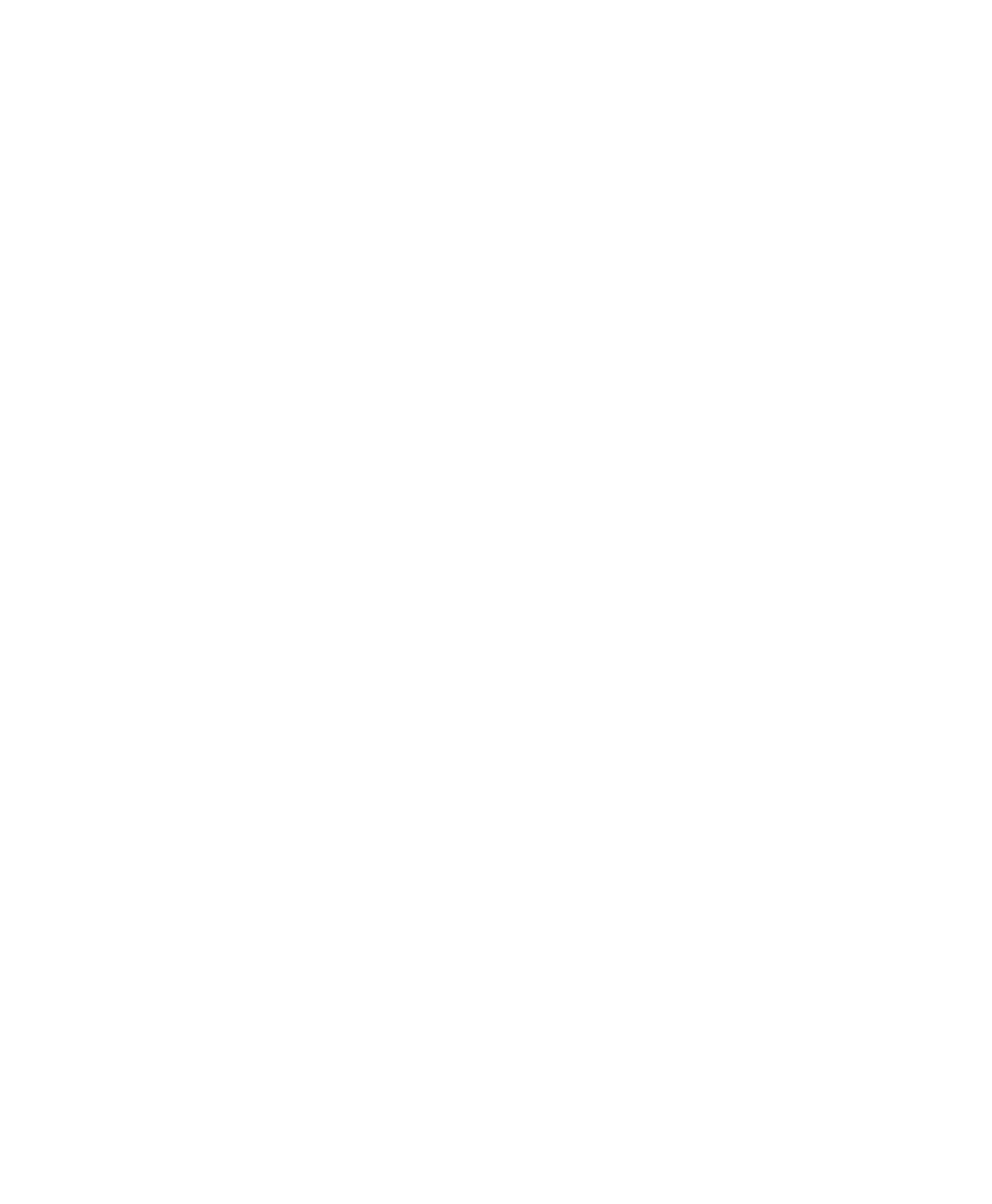Dawn's sunrise The ocean's ripples Beara on a windless day

George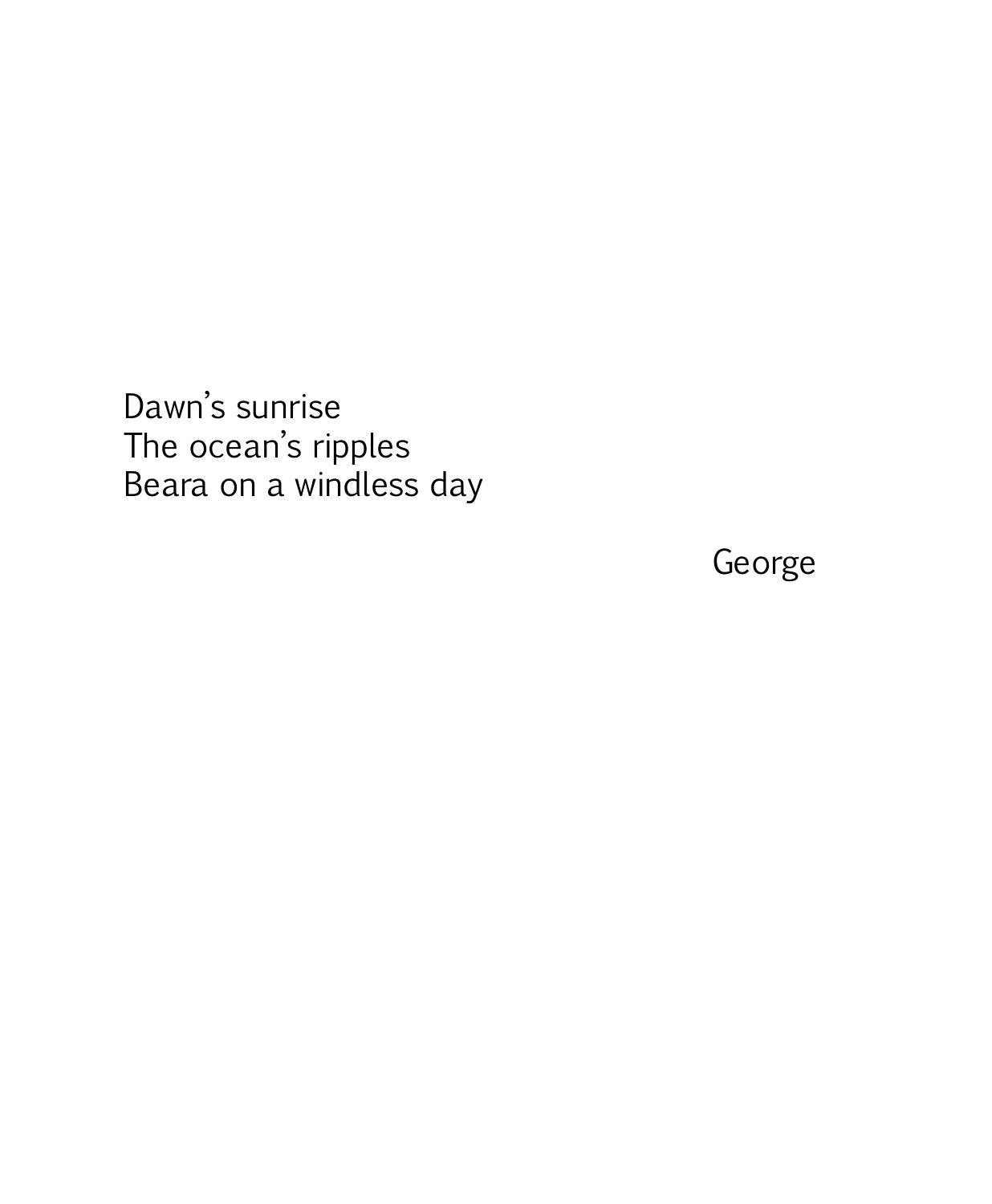It is here And it is also there Corners still waiting for me And I look around with the eyes closed Autumn leaves in the twilight Unexpected smiles **Wind** Melodies. Forever in the company with the sea Sun echoes A letter voyage

Sol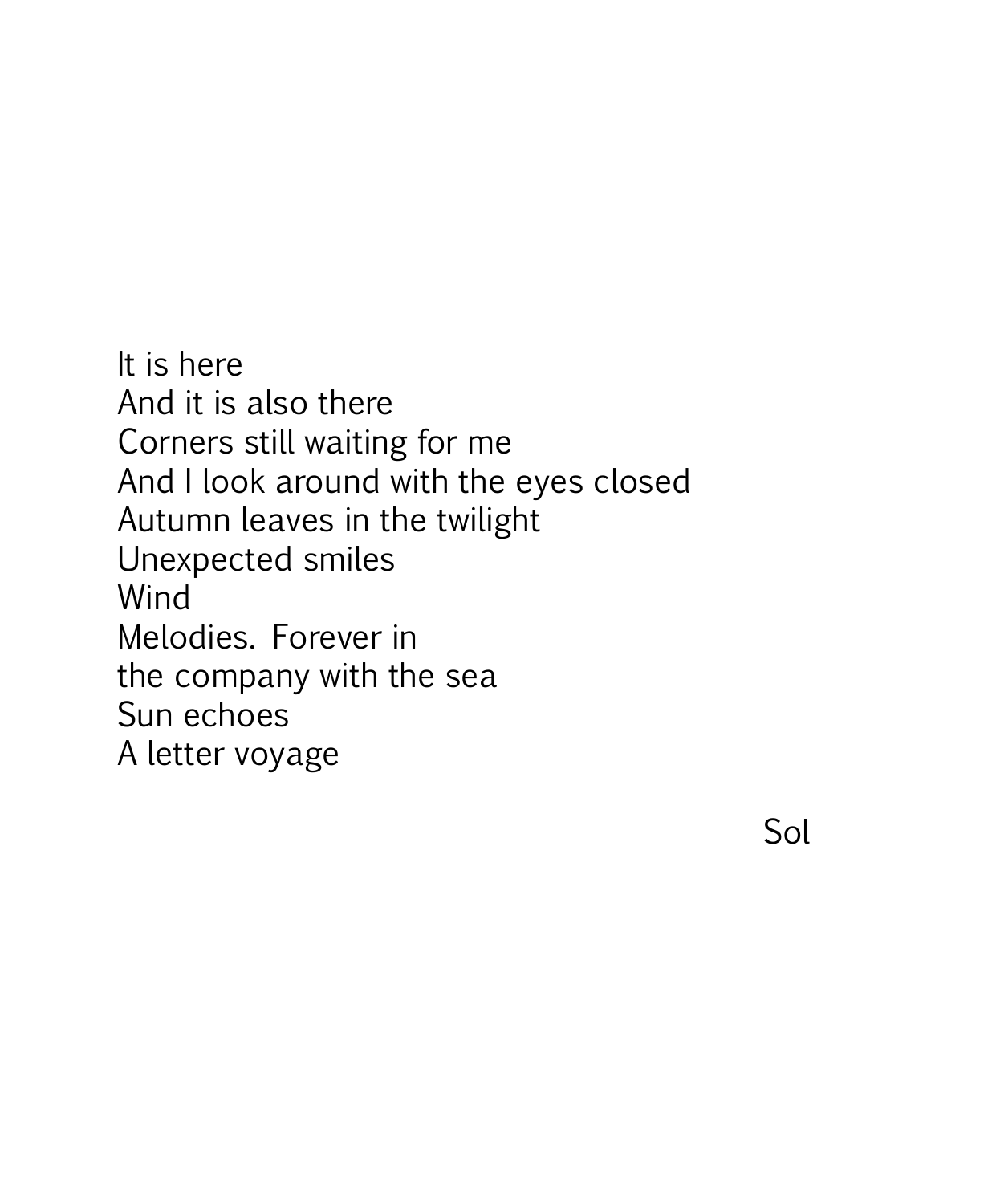Es aquí Es ahi tambien Rincones que aun esperan por mi Y recorro con los ojos cerrados Hojas de otono al amanecer Sonrisas inesperadas Viento Melodias. Siempre junto al mar Ecos del sol Viaje de letras

Sol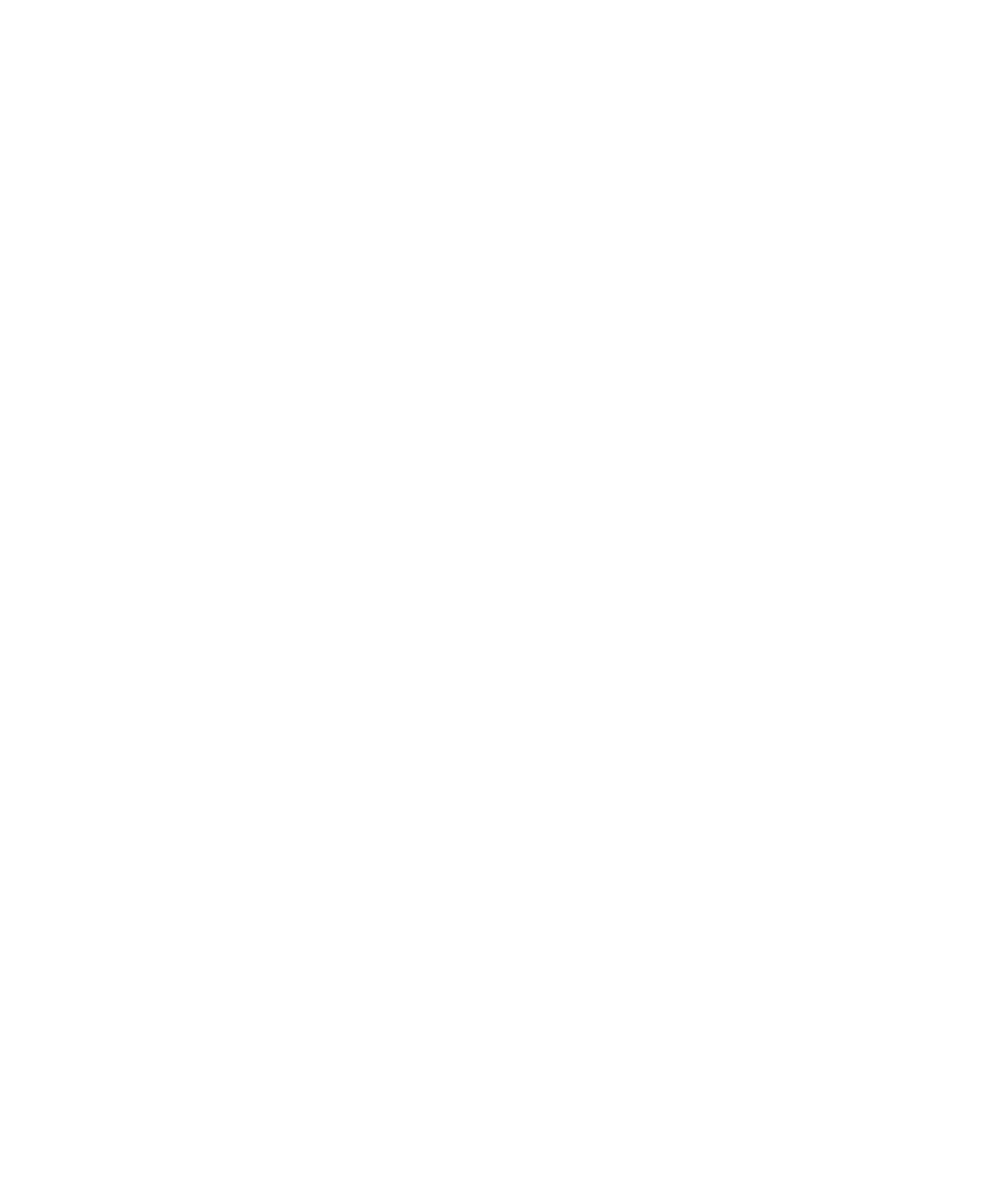Bantry house: If you could stay there One or two nights You would be happy! From the top of the hundred steps you can see the sea going way out Small boats killing fish, taking in fish maybe selling some but bringing most of them home If you salt the fish in a barrel It will last all winter It feels wonderful To see everything from up there!

Mary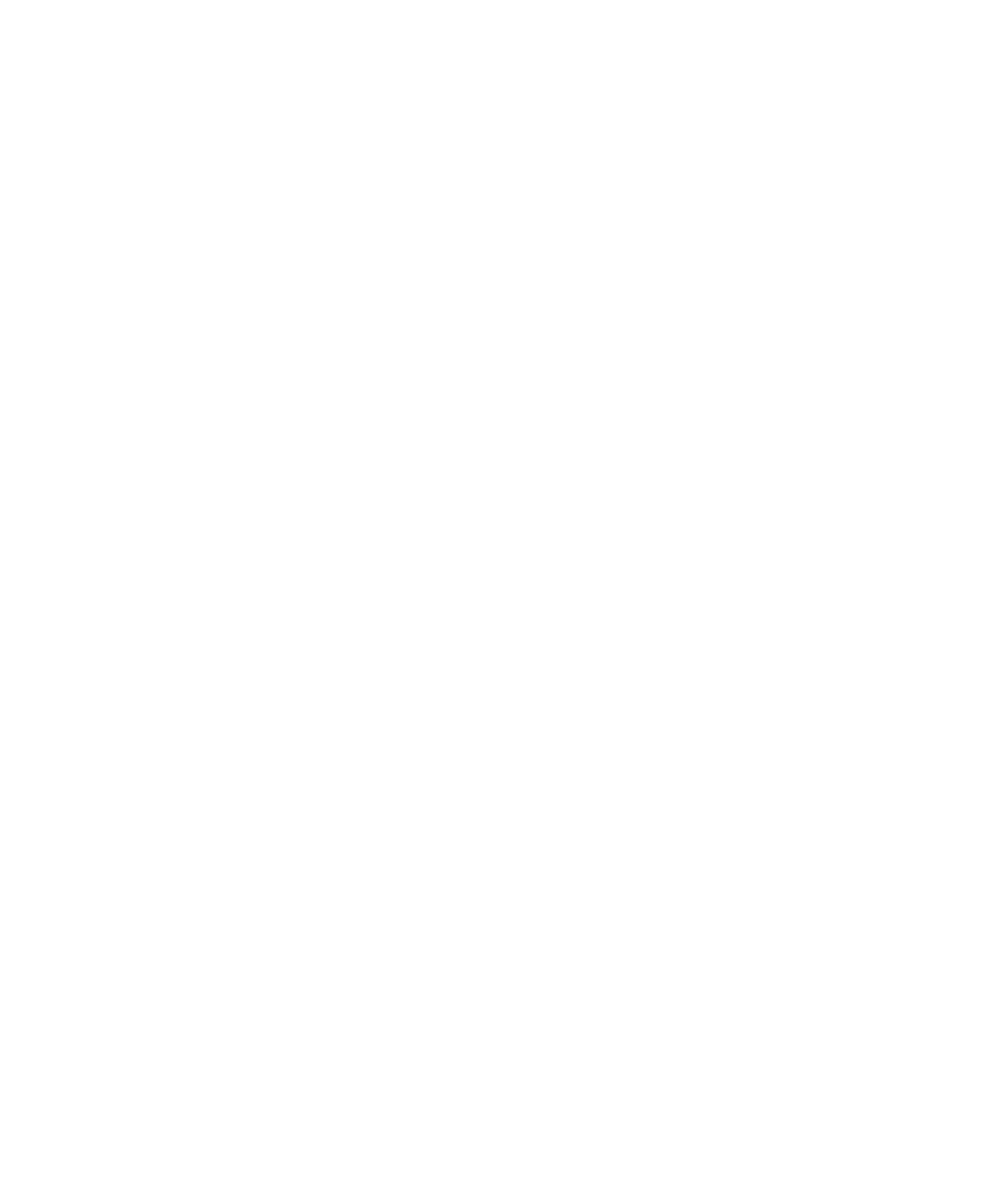On a fine day, Gunnamore: Looking over Bantry Bay, Glengarrif, Garinish Island, Whiddy Island and In the other direction you can see The tunnels going to Kenmare.

Michael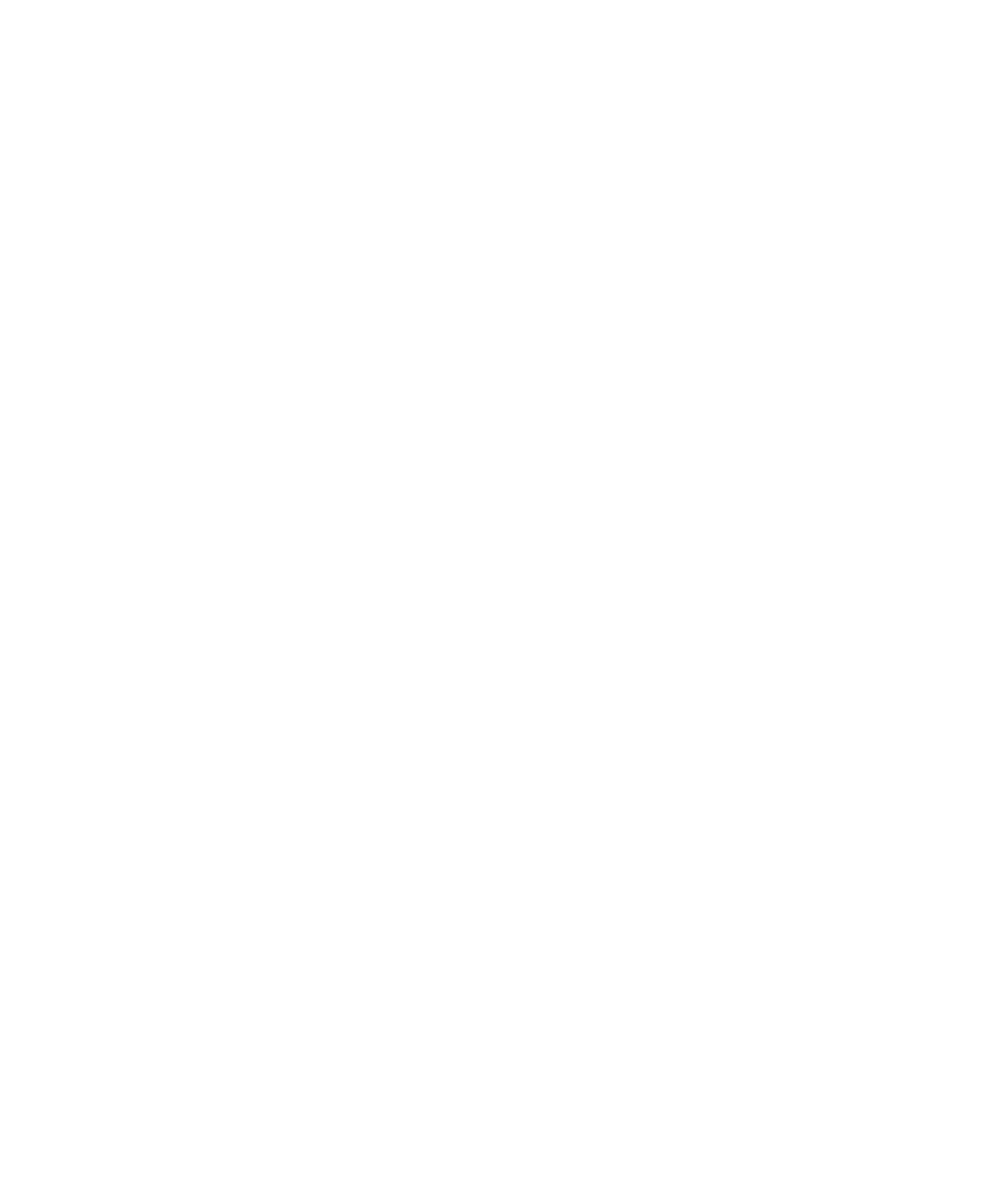Ballycrovane, my home place, is right in front of the sea. We get tidal waves about every hundred years and one night during a storm I heard a strange rattling. The tide came in fierce, struck the two quay walls and levelled the lot. It burst the front door right through and in minutes sea water had filled up to the ceiling. I ran upstairs and watched it from there.

Timothy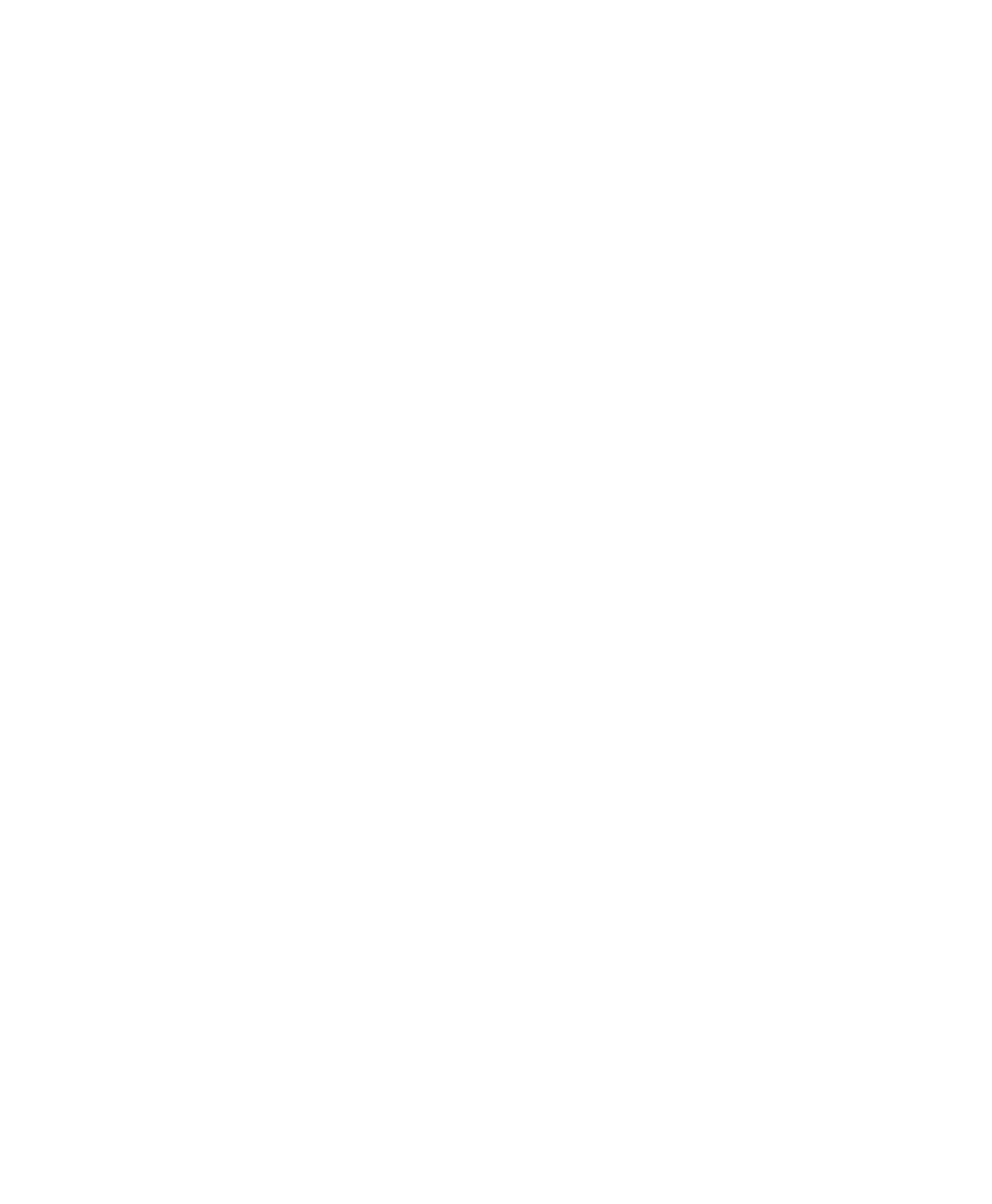In the village of Kahunge, Uganda Looking east along the equator The Mountains of the Moon Are covered in mist Looking up into the sky The peaks are covered in snow

Godfrey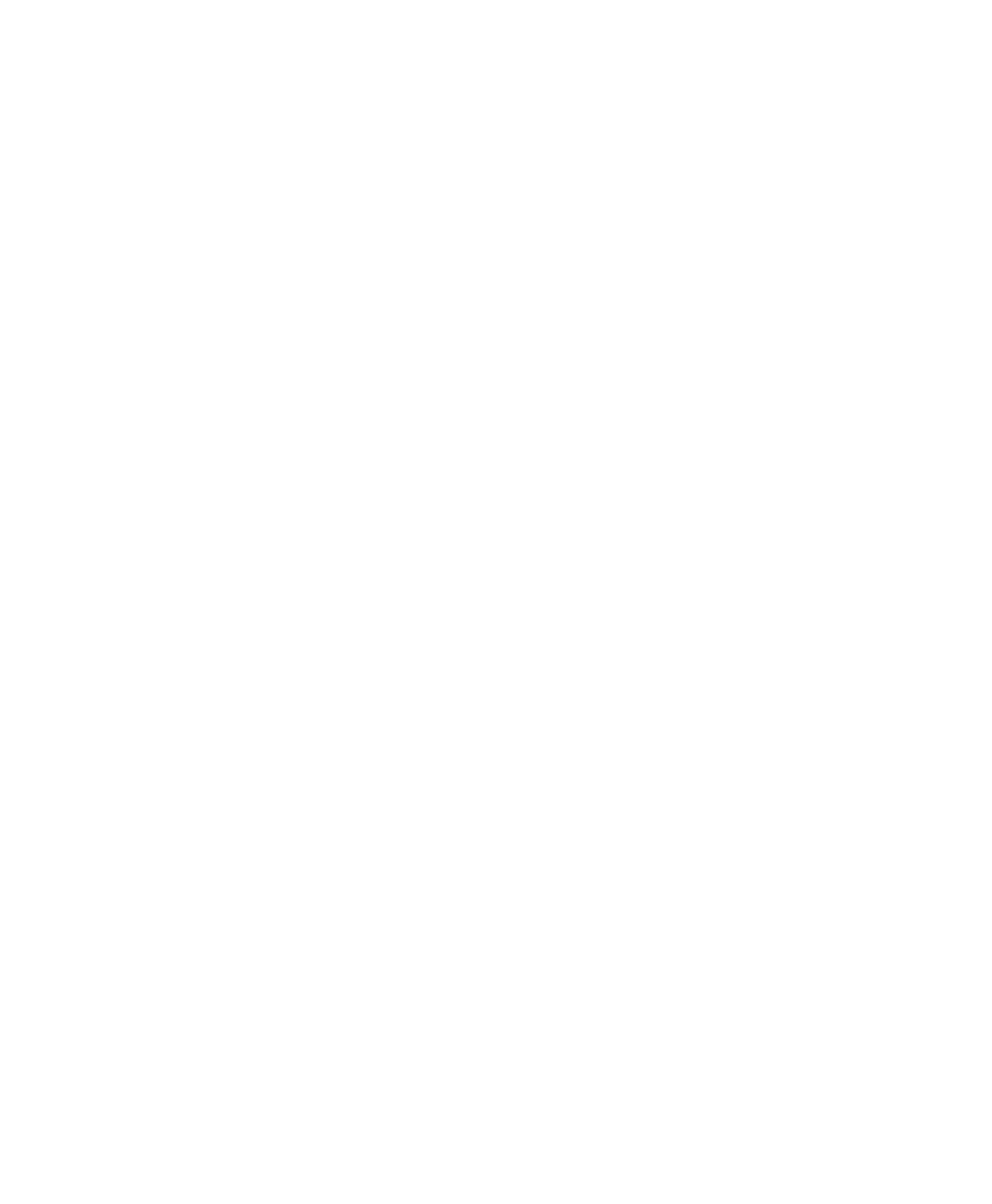In the hammock Under the conker tree At the end of the garden On a sunny, soft-breezy day

Jan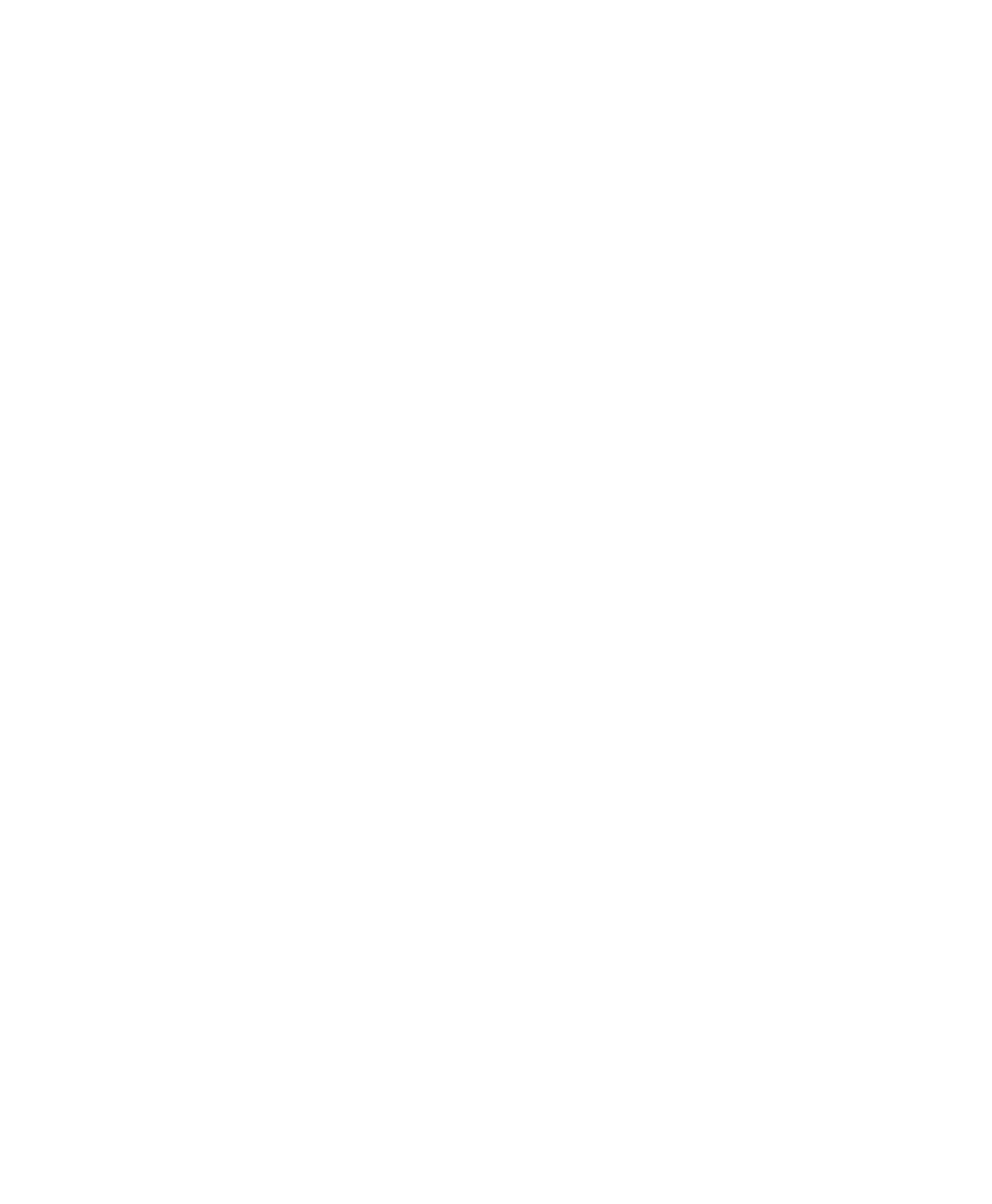Clouds lifting Over Golden Bay On the other side of the world From here

**Tess**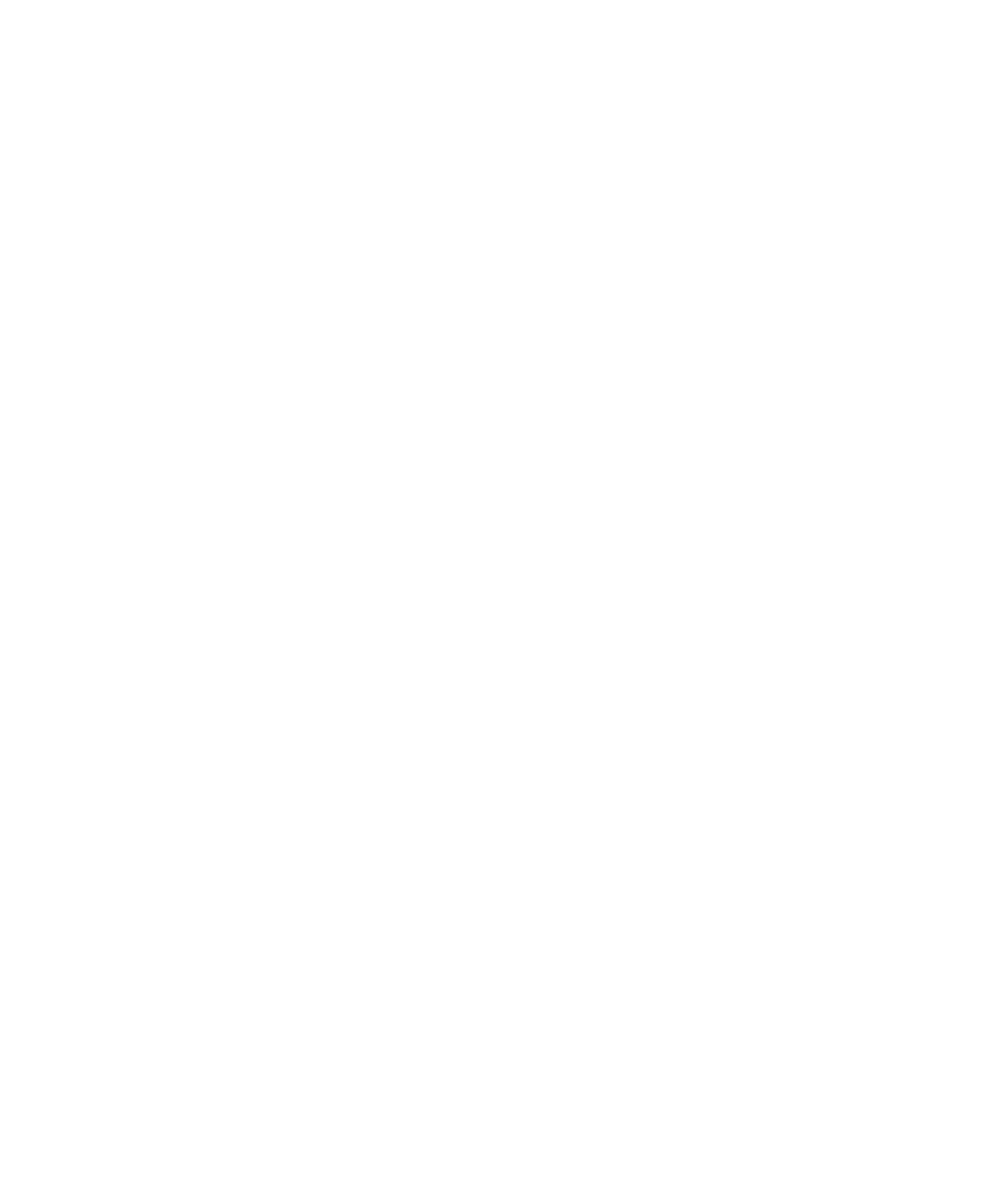It's beautiful to look Out of my kitchen window Early in the morning and See the lights From the boats going out On the still water

Anna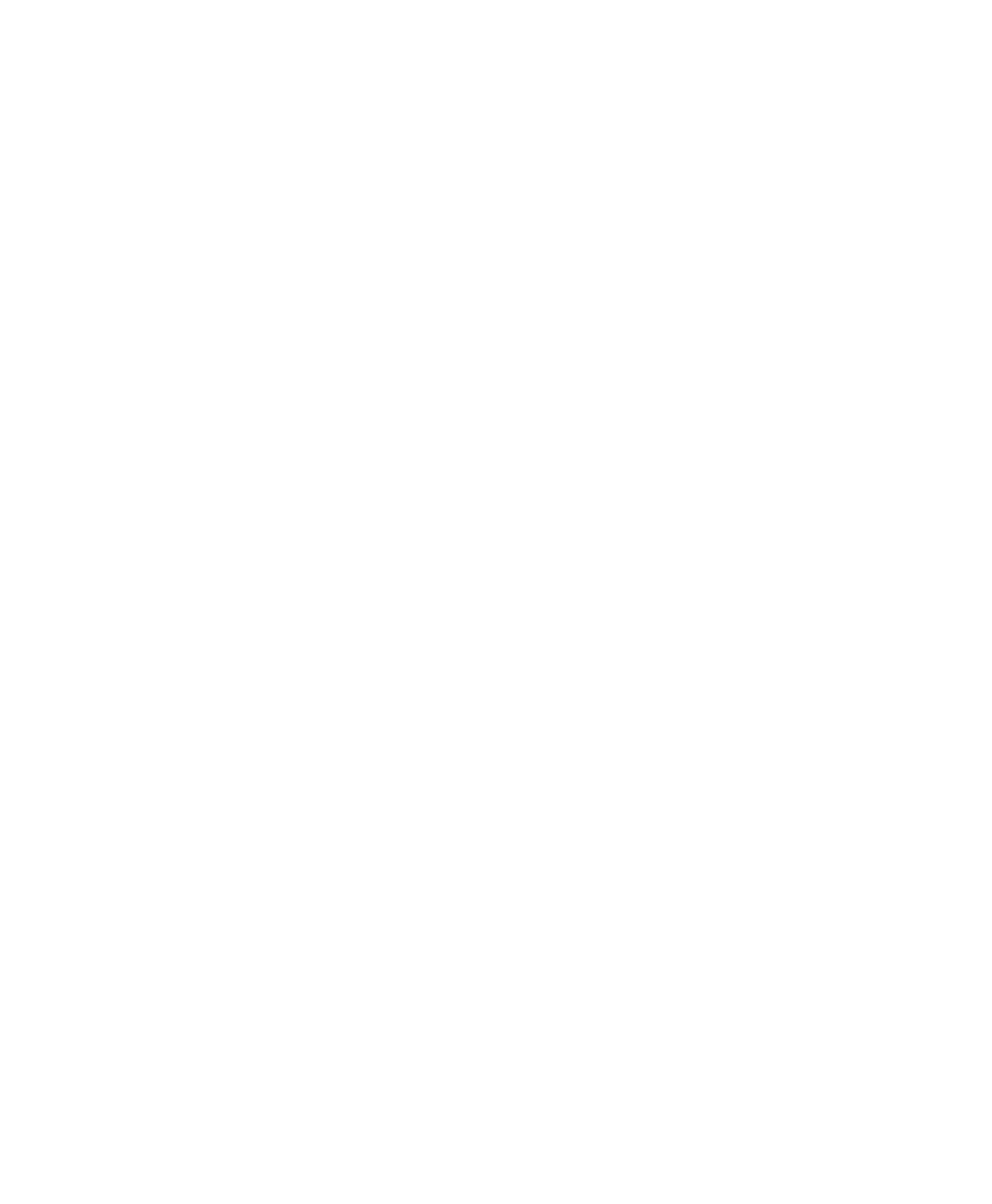Lake Wawasee in Indiana. My cousins and I meet there every year in July. It's so hot you don't dare get out of the lake until sunset. We finally cool off in our swimming costumes on the porch. We watch the bright orange sun against a purple sky reflected on the water.

Liz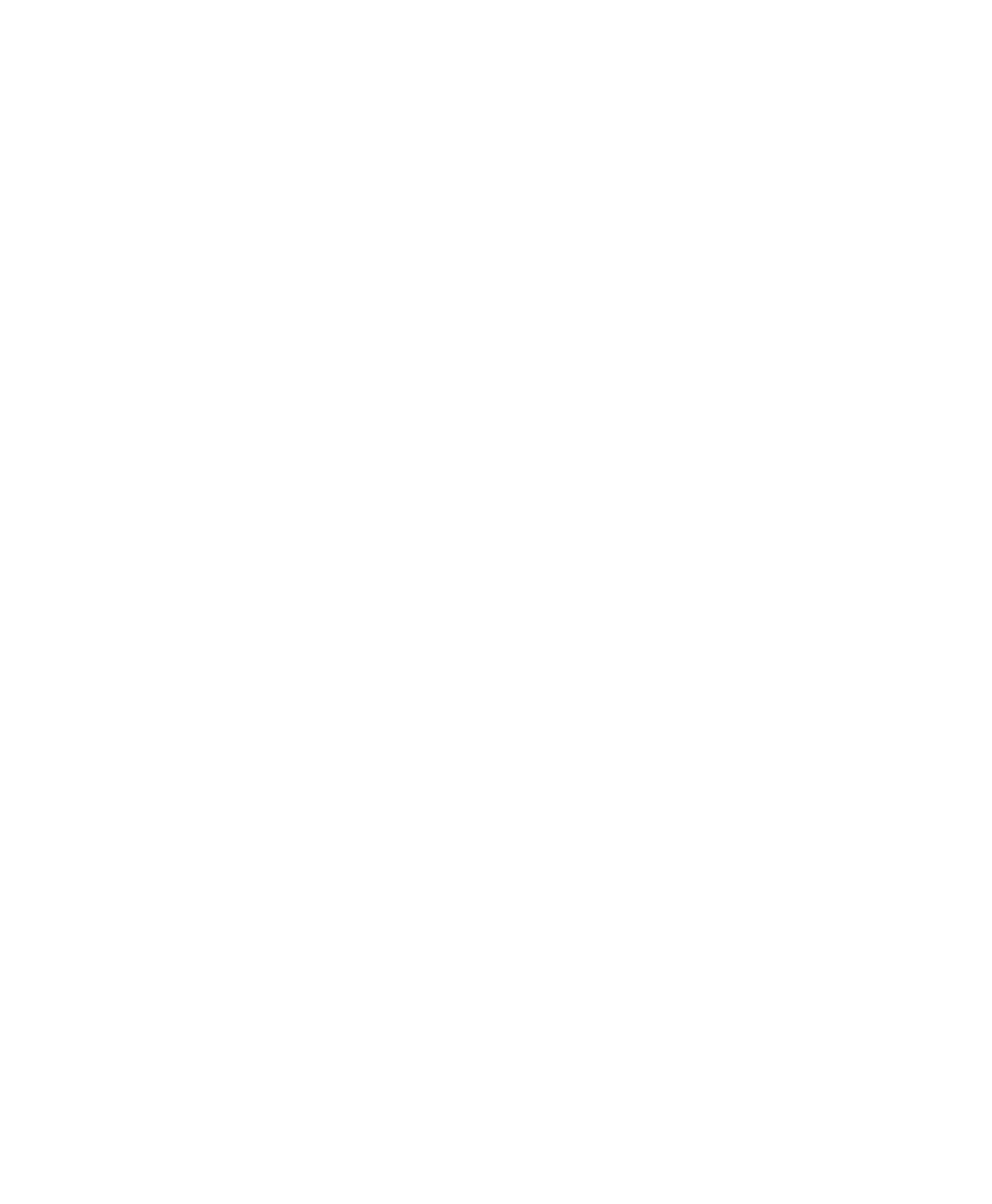Dursey Island... It reminds me of Greece! You have to bring your lunch on your back It's unspoilt and beautiful

Martina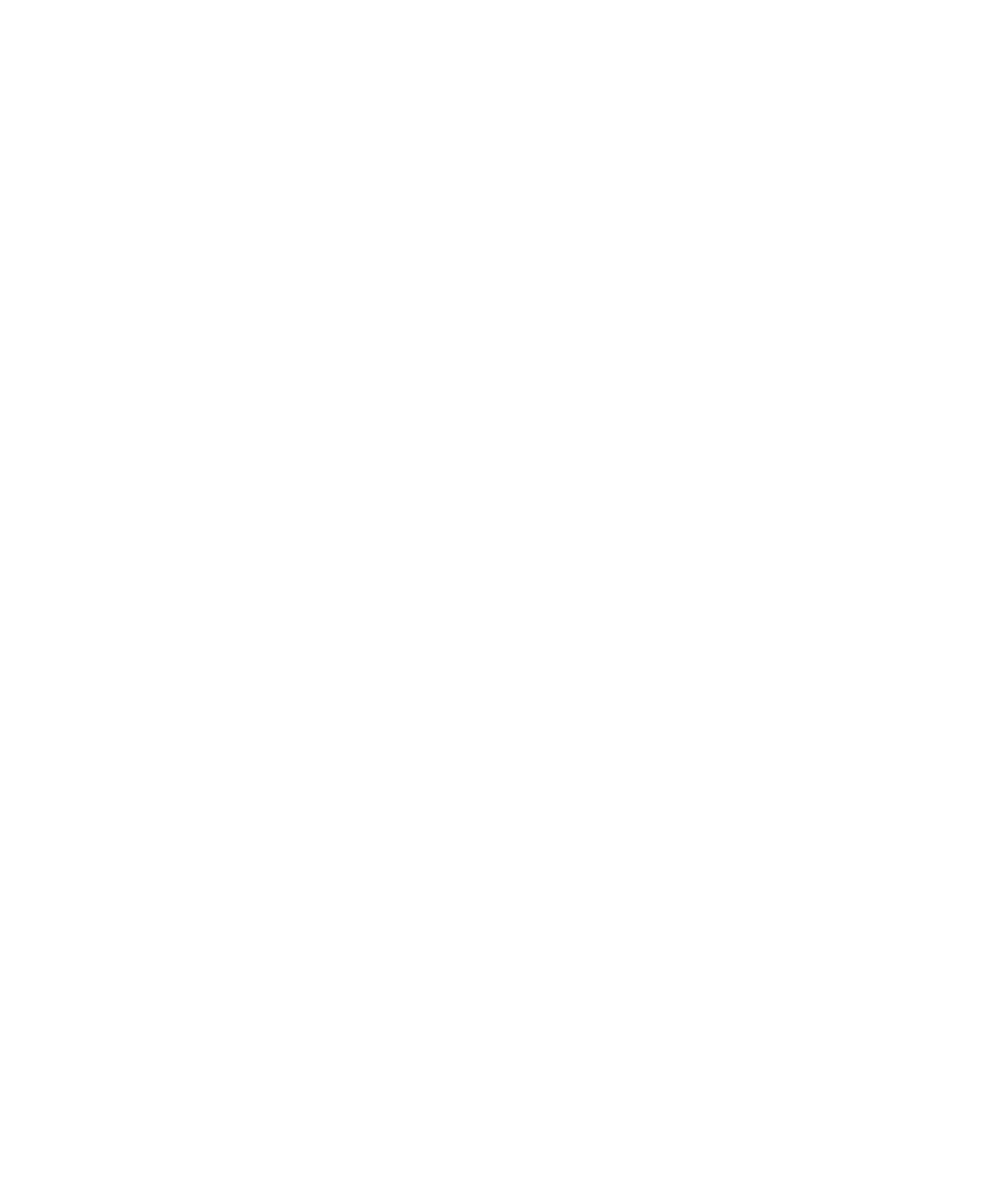The view from the top of Lough Ine It's beautiful up there Even the climb up is lovely!

Mary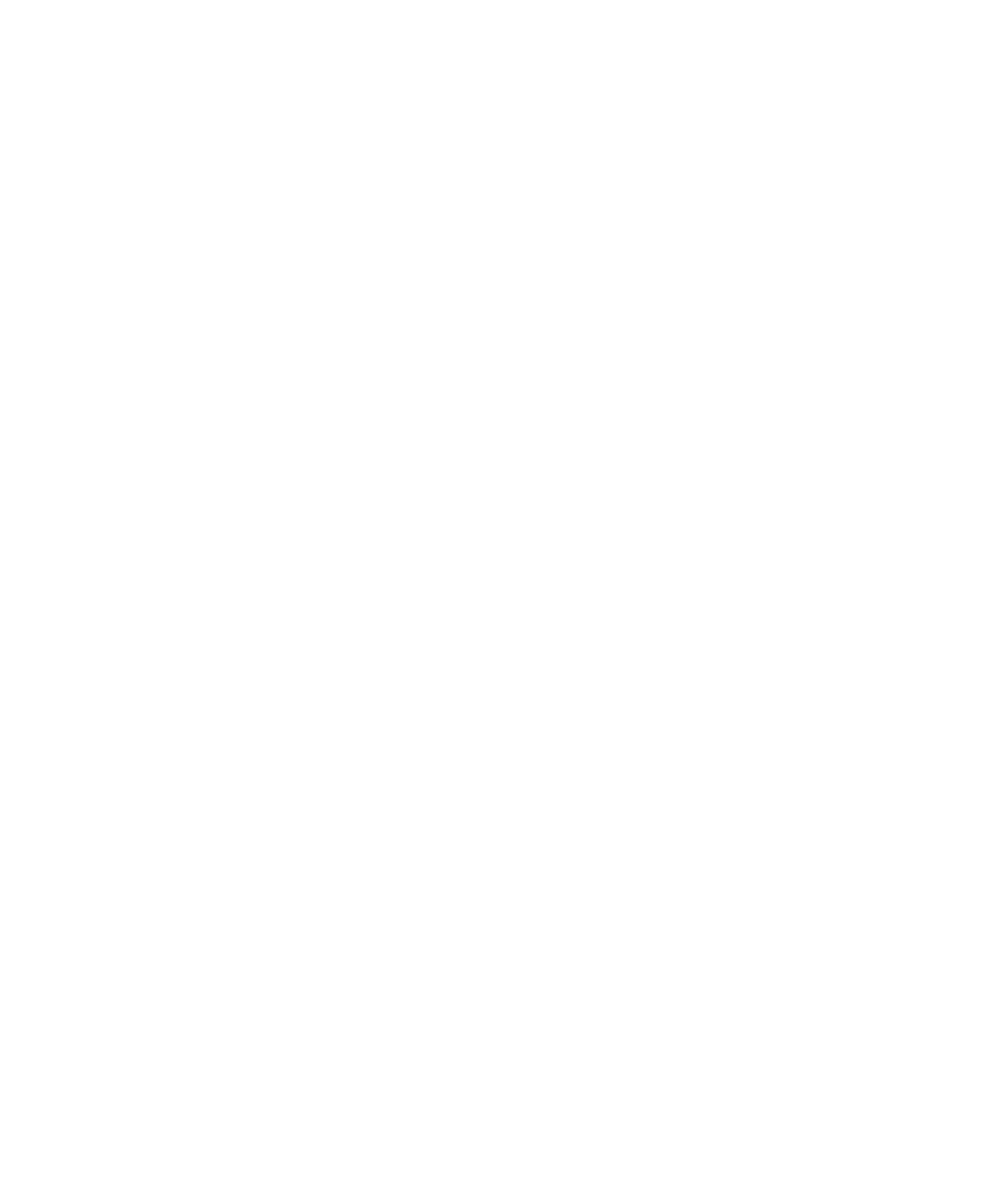Sydney Harbour is The best harbour in the world and Berehaven Harbour Is the second best harbour in the world.

Paddy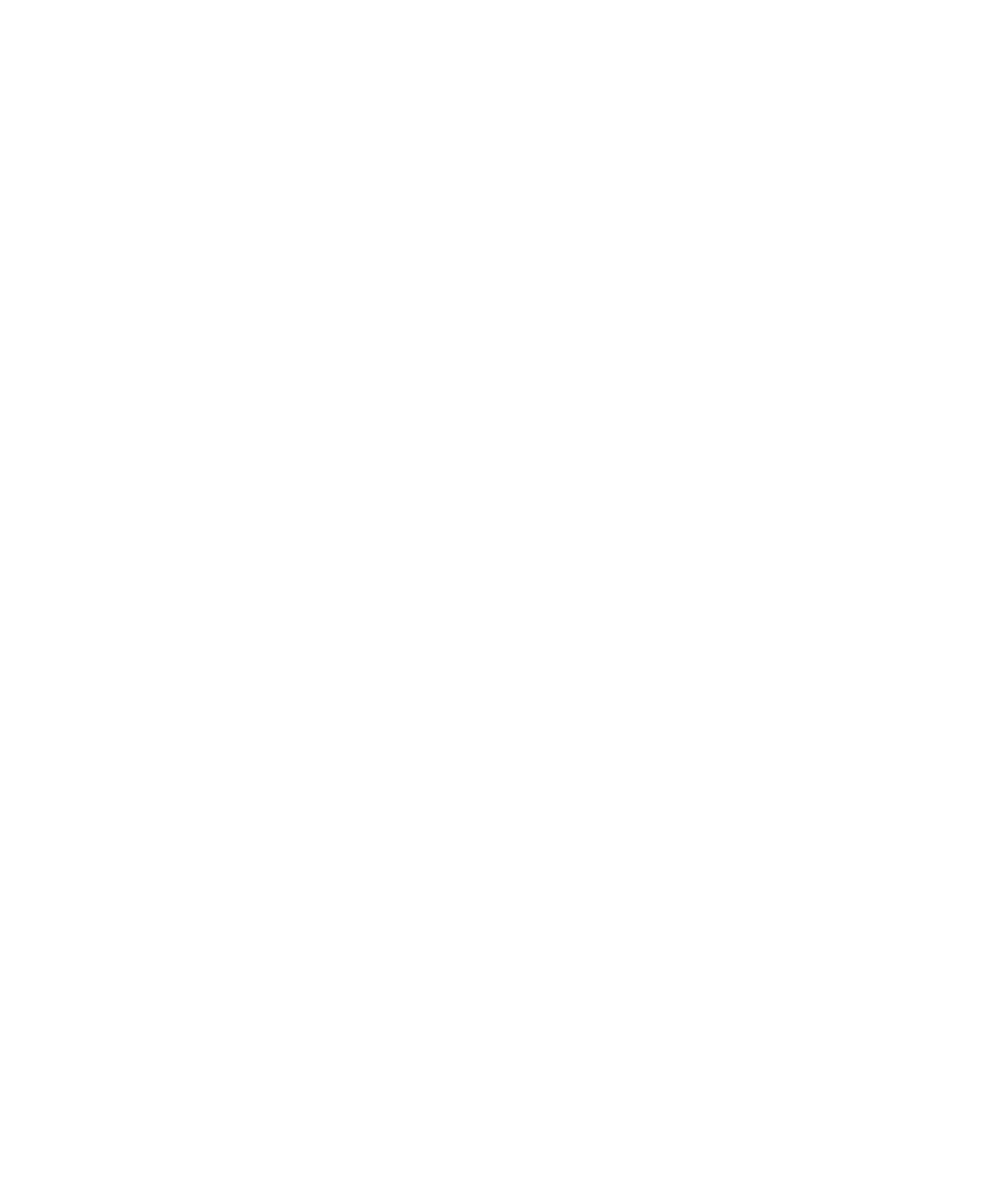I've been to Australia and New Zealand and I have to say that when the days are sunny there is nowhere in the world more beautiful than Beara

Colleen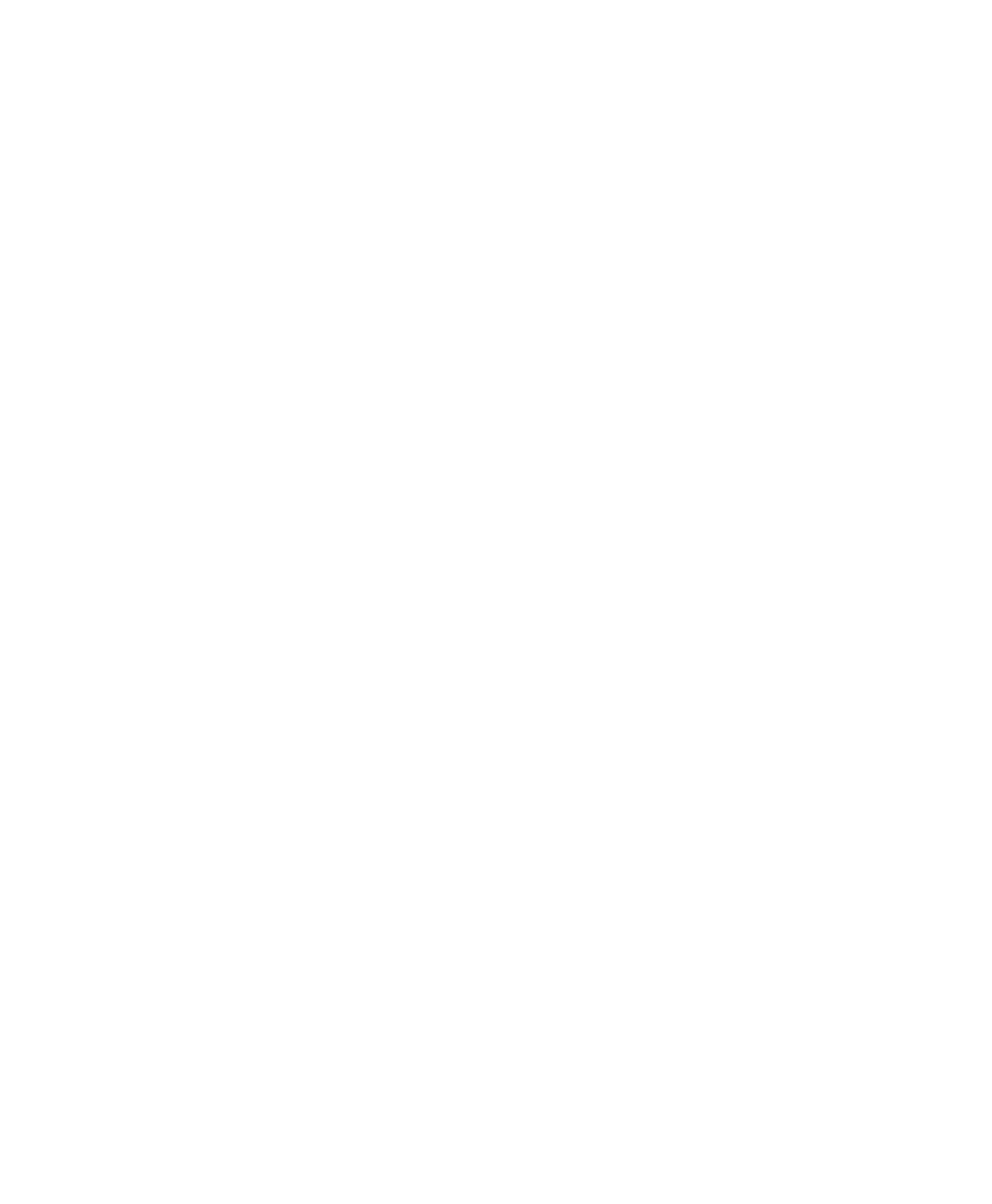The bridge on the east side of town where the ships come in for oil and to sell herring, mackerel and cod before leaving the harbour mouth and going back out to sea. From the bridge you can see the fields to the west and in March or April the hardy Scotch lambs on the Miskish Mountain.

Tim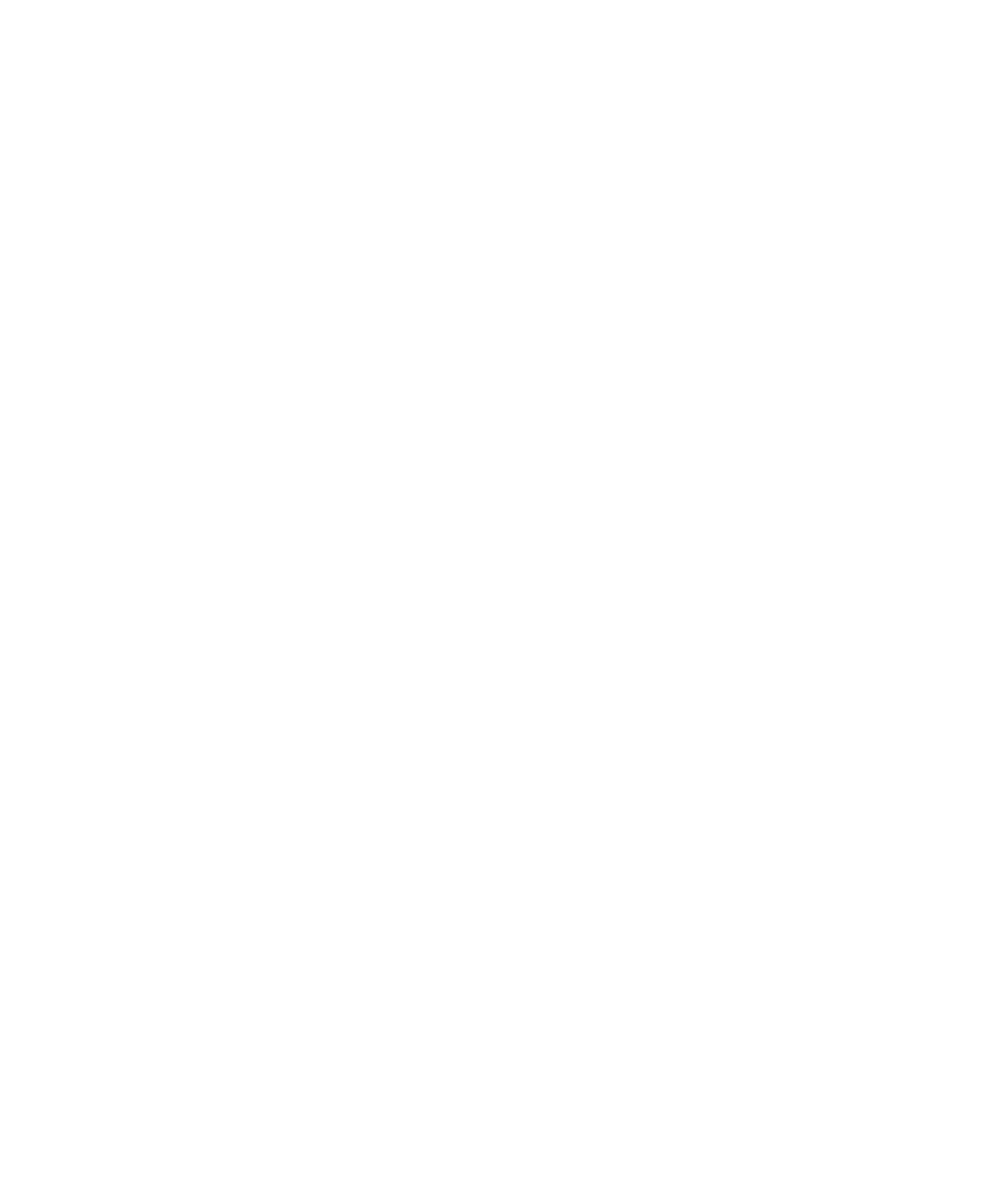Where The wind Took My breath Away

Rosie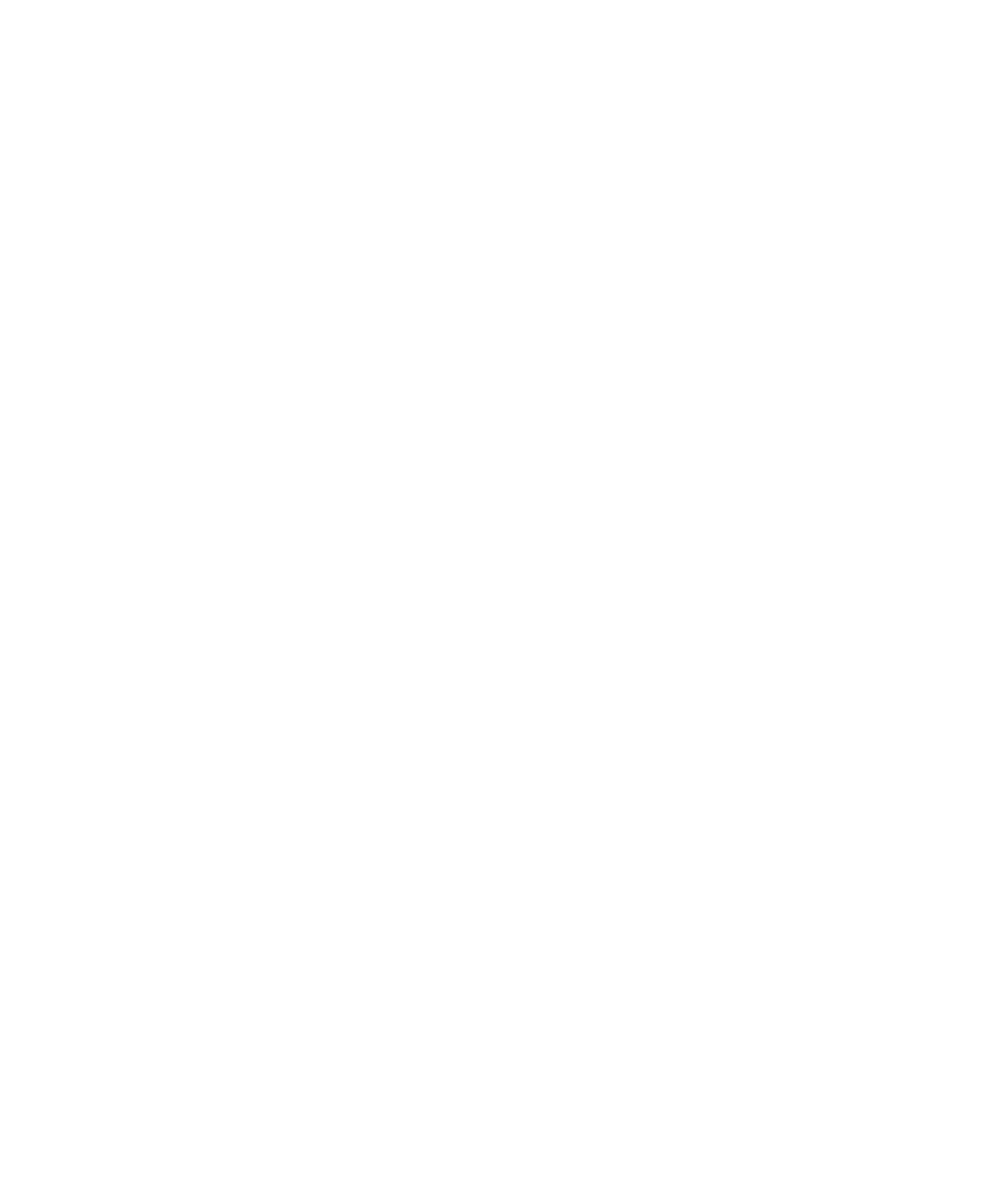Arts for Health is a partnership programme based in West Cork implementing a managed arts programme for older people in healthcare settings.

It takes place in five Community Hospitals, five Day Care Centres and Bantry General Hospital Care of the Elderly Unit. The partners are West Cork Arts Centre, Cork County Council, Cork Education & Training Board and the HSE. The HSE is represented through the Cork Arts + Health Programme, the Health Promotion Department, the Nursing Directors of Community Hospitals and the Day Care Centres, West Cork.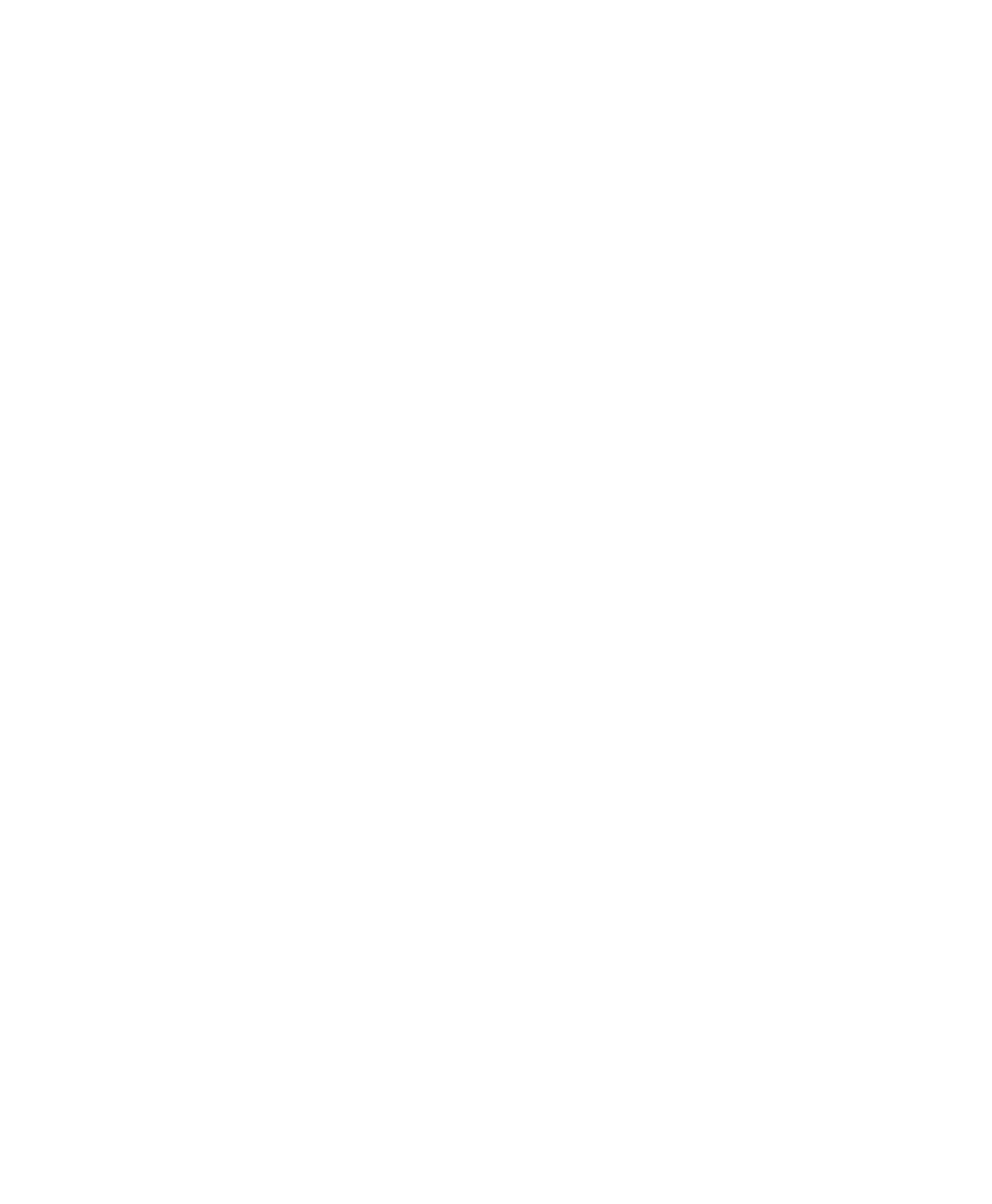## Arts for Health Partnership



## **West Cork Arts Centre is funded by**



**The Arts for Health partnership gratefully acknowledges the local support towards the programme with special thanks to West Cork Older Peoples Network and Friends of the Day Care Centres.**